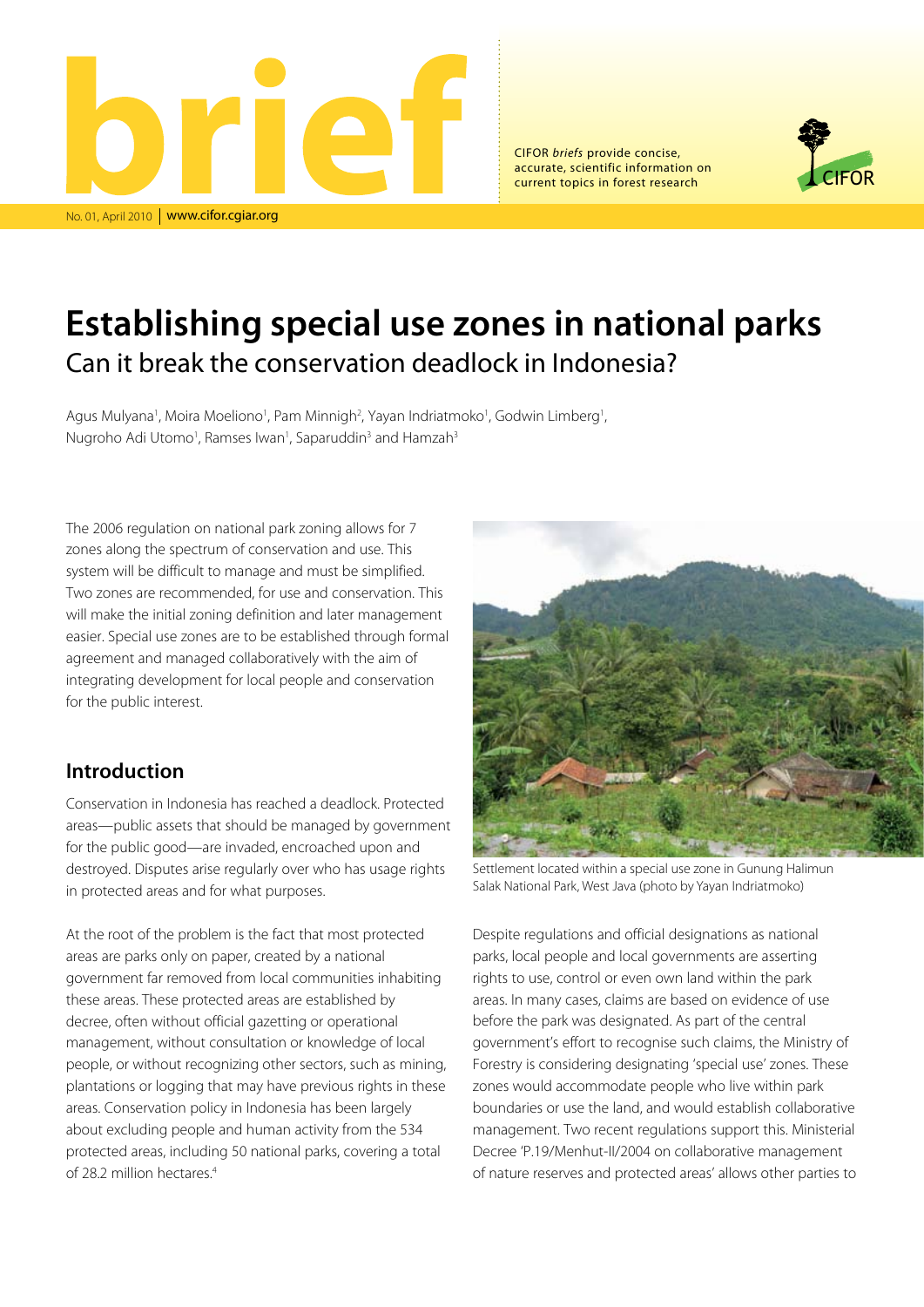



Forest in Kutai National Park, East Kalimantan (photo by Yayan Indriatmoko)

be included in managing protected areas. Ministerial Decree 'P.56/Menhut-II/2006 on guidelines for zoning of national parks' provides a legal basis for the allocation of special use zones within national parks. As of 2010, few national parks are managed collaboratively and even fewer have a designated special use zone. Although codified in law, special use zones remain ill defined.

This policy brief presents a concept of special use zoning to address the conservation deadlock in Indonesian national parks and a critique of the regulation on national park zoning. The first section describes zoning as defined in government regulations. In later sections we describe a concept which was developed from three data sources: fieldwork in Kutai National Park; observations in Gunung Halimun-Salak National Park in West Java and Tesso Nillo National Park in Riau; and discussions with local people and organizations. We do not intend to provide a standard generic model, but rather an approach to developing specific models within the context of a particular national park.

In discussions with park staff, local people and members of the Karib Kutai<sup>5</sup> coalition we developed a vision of special use zone. It is an area within a national park where the presence of people and their activities is officially recognised and managed, which can enable simultaneous conservation of

the park's resources and development for local people. A special use zone can help overcome conflicts between local people and the national park, since it is an area where the needs of people and of the park can be reconciled. However, development of a special use zone cannot be achieved by decree alone, especially when the decree does not recognise different types of communities and their needs. A special use zone depends on the involvement and commitment of all stakeholders and must be based on a concrete agreement.

There is no simple solution to overcome the present conservation deadlock. Comprehensive, integrated and coordinated actions are required, to establish a special use zone. Each national park would ideally have its own model of special use zone, rather than a generic model for all parks.

## **Zoning in national parks**

Law no. 5/1990 defines a national park as an area designated to protect natural ecosystems and managed by the National Park Agency (Balai Taman Nasional or BTN) using a system of spatial zoning. A national park is to be used for research, education, cultural needs, tourism or recreation. This definition complies with the IUCN classification for national parks as Category II protected areas, established to: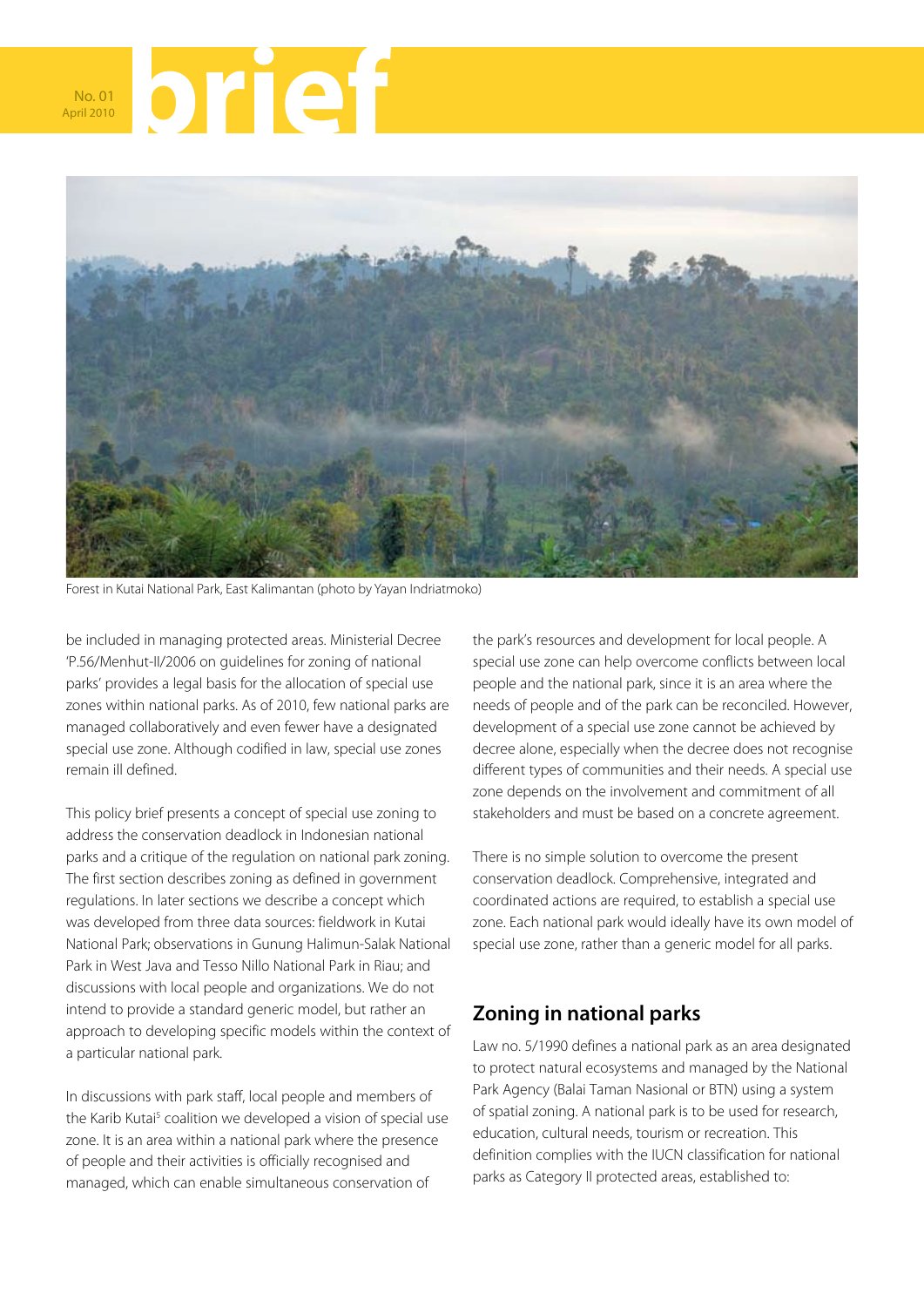- protect the ecological integrity of one or more ecosystems for present and future generations;
- exclude exploitation or occupation inimical to the purposes of designation of the area;
- provide a foundation for spiritual, scientific, educational, recreational and visitor opportunities, all of which must be environmentally and culturally compatible.

In Indonesia, different uses of a park are often given a designated zone. The zoning of national parks is regulated through Ministerial Decree P.56, which defines zoning as the spatial arrangement of the park in different zones. Zones are differentiated according to function and existing ecological, socio-economic and cultural conditions. Zoning is to be implemented in 7 stages: 1) preparation, 2) data collection and analysis, 3) compiling a zoning draft, 4) public consultation, 5) dissemination of zoning documents, 6) boundary demarcation and 7) official designation.

Decree P.56 also states that the designation and management of zones is to be based on:

- potential of natural resources and the ecosystem;
- level of interaction with local people;
- importance of the area.

The designation of zones also needs to consider: a) what kind of zones are needed; b) the area of each zone; and c) location.

The decree further states that a national park can have several types of zones: core or sanctuary, wilderness, marine protection in marine parks, use and other. The other types of zones include traditional use, rehabilitation, religious use, protection of culture and history, and special use. With so many types and types of use the degree still specifies three major types of zones: core, wilderness and use. Although the regulation prescribes specific and exclusive use zones, in practice many of these uses overlap.

Once a zone is designated, it can be revised in accordance with the development and needs of park management, changes in the ecosystem and changes in interactions with local people. The designation can be reviewed every 3 years.

The review process is not required, but it provides an opportunity to designate zones adaptively. Conversely, required review every 3 years might create or increase uncertainty, especially in the case of rights for local people in special use zones. A review once every 25 years would make more sense, as this is also the time frame for park management plans (Rencana Pengelolaan Taman Nasional, or RPTN), made in agreement with all stakeholders.

The 7 steps for designating zones and the criteria for zoning as outlined in Decree P.56, mentioned earlier, are the standard reference for park managers. However, implementation has been difficult, zoning has not been set, conditions have worsened and new conflicts have arisen. In short, a deadlock has been reached. The policy has not been effective in responding to the many complicated, dynamic and ever-changing conflicts and challenges faced by a national park.

Based on our observations and discussion with park managers, we suggest the following reasons for this deadlock:

- the process of zoning has been implemented rigidly, not adaptively;
- there are too many different zones based on unclear criteria, open to wide interpretation;
- the decree only accommodates one type of community (that present before the park was designated), while in reality there are many communities with different relationships and rights to the park area.

## **Special use zones**

#### Concept

According to Decree P.56, a special use zone is 'a zone to accommodate local communities that have been residing in the area since before it was designated a national park, or to accommodate public facilities and infrastructure such as telecommunication towers, roads and electricity installations'. Field experience shows that potential areas for special use zones differ from park to park. Thus, the definition and criteria for designating a special use zone should be adjusted to local needs and conditions. An example of specific conditions is given in Box 1.

We recommend a different definition for special use zones: a zone within a national park that accommodates the interests of local people. As part of the national park, a special use zone is managed under the rules that govern park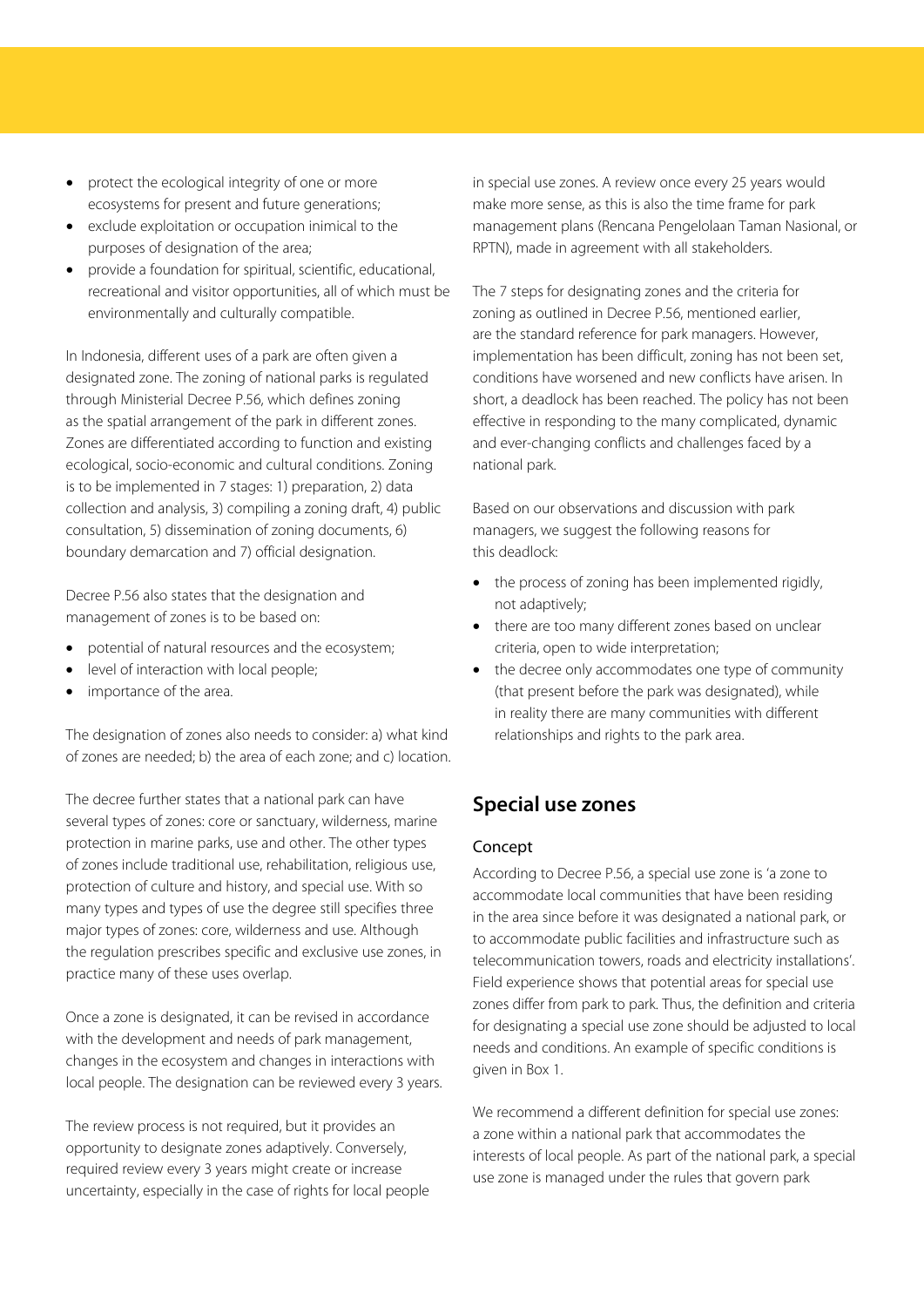

management. This zone can have additional rules developed and agreed upon by all stakeholders. Zone management is provided by a multi stakeholder organization specifically created for that purpose. This organization would receive its authority from the park agency and will be responsible for adhering to the park's conservation goals while providing opportunities for local development.

We also recommend that national park management should designate only 2 zone types: core zones, reserved strictly for biodiversity conservation, and special use zones. In some circumstances, 3 zones may be required, if core and wilderness zones must be differentiated. The special use zone is intended to accommodate all types of use mentioned in the degree, and to include those that contribute to local people's livelihoods.

## Box 1. Considerations for designing a special use zone in Kutai National Park

- 1. The government designated the national park in an area already settled by immigrants from Sulawesi who had arrived in several migration waves since the 1920s.
- 2. People continued to move into the area after the national park was created and the government ignored this large-scale encroachment by local people.
- 3. Local government has recognized, legalized and strengthened the presence of villages and communities.
- 4. National and local government authorities, private companies operating in the area and community members are pursuing development goals through building roads, markets, schools and office complexes; providing electricity and telecommunications, mining and converting forests to gardens and rice fields.
- 5. The national park agency lacks the capacity and enforcement authority to implement its mandate and lacks support from local government.
- 6. The Ministry of Forestry has an interest in maintaining sufficient area for conservation.

#### Purpose

Designating an area within a national park as a special use zone should not be considered whitewashing illegal encroachment into state forest areas. Instead it is an attempt to overcome the deadlock in managing national parks. Special use zones allow for environmentally friendly and sustainable economic development within the pre-set limits of a national park's conservation goals.

The primary purpose of a special use area remains biodiversity conservation, but its secondary purpose is sustainable use to enable local users, stakeholders, to maintain or achieve a desirable level of wellbeing. Having only 2 zones, core and use, rather than the 7 currently designated is likely to make park management easier and provide a buffer zone for the core zone.

### General principles

Some principles apply to all national parks in Indonesia (for example, land remains state land), but others are to be developed in accordance with the specific needs and conditions of each park. We recommend these additional principles to determine the relationship between the special use zone and the whole park, and between the users, both individuals and communities, and the park agency.

- 1. The special use zone is an integral part of the national park, with clear boundaries agreed by all stakeholders and with direct geographical, social, economic or cultural links to the area outside the park.
- 2. Land and resources within the special use zone remain state land with a conservation function.
- 3. People may receive rights of use, management or access, but no rights of ownership.
- 4. Specific rules on who has rights, what rights are given and the responsibilities linked to those rights need to be developed and agreed on by the stakeholders.
- 5. All use must be environmentally friendly, based on principles of conservation and sustainability.
- 6. Local rules developed for the special use zones are binding on all people receiving rights to the special use zone.
- 7. The park agency should exercise its authority in a responsible and accountable manner, collaborating with and respecting other parties.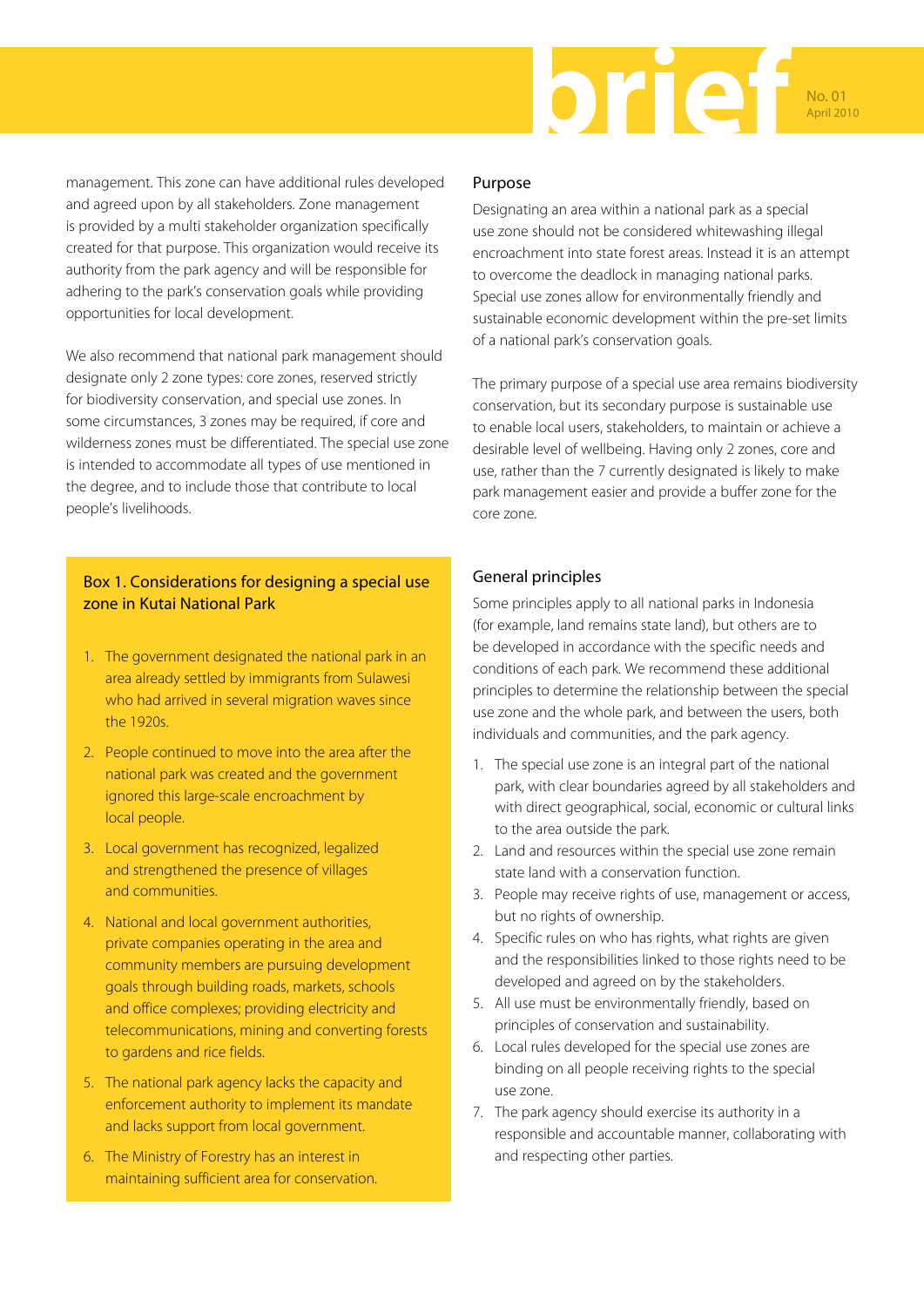

### Establishment of special use zones

For the establishment of special use zones within a national park, the first 6 general principles apply. To determine if a special use zone can be established, and if so where, requires that all stakeholders agree to a set of criteria, including those for conservation and sustainable development. Criteria may be environmental (health of the ecosystem), economic (acceptable level of wellbeing for the local people), social (equity among groups), cultural (cultural integrity and identity) and political (fair and equitable decision making).

Delineation and establishment of a special use zone must be implemented collaboratively and adaptively.<sup>6</sup> Criteria also need to be developed in line with the specific situation of each national park.

### Management of special use zones

In most cases, special use zones come under the general management criteria for the national park in question, as they are an integral part of the park. However, these zones also have their own rules. The general principles apply as much to managing special use zones as to setting them up. These special rules should be developed in collaboration and agreement among all stakeholders and brought together in a detailed spatial plan for special use zone management. These rules are binding on all parties, meaning all stakeholders.

The criteria for the establishment of these special rules are much the same as those for the establishment of special use zones, so the rules cover conservation, environmental, economic, cultural and political dimensions. Consequently, there will be far more criteria and rules than there are for the core zone.

Management of special use zones is the responsibility of a specific multi stakeholder organization, established for this sole purpose, and with a dual mandate to ensure biodiversity conservation and sustainable development. The organization will have authority granted to it from the National Park Agency (BTN) and will be accountable to all stakeholders.

## **Assumptions**

The idea that special use zones will help overcome the conservation deadlock is based on the following assumptions:

• The Directorate General of Forest Protection and Nature Conservation is committed to strengthening law

enforcement after the special use zone is established to create order and clarity on what is allowed and what is not. This is to be supported by regular monitoring.

- All stakeholders are willing and able to cooperate and collaborate, regulated through a Memorandum of Understanding clearly stating respective rights, duties and responsibilities.
- Law enforcement by the Ministry of Forestry is supported by other government agencies.
- Local governments and local people are willing to adopt the concept and take on management of special use zones.
- The government does not over regulate the process for establishing special use zones but allow opportunities to develop a special use zone in accordance with local needs and conditions.

# **Conclusion**

A special use zone can help solve conflicts between people and parks. The recommended concept elaborated above, offers space for (limited) negotiation, leading to the establishment of a special use zone and agreement on its management. Thus, a special use zone is not to be perceived as merely the designation of an area for special use, but rather as an agreement on location, area, rights, duties and responsibilities of all stakeholders and a clear division of roles and working agreements among all stakeholders. The special use zone remains an integral part of the park and therefore its main function is conservation of biodiversity. Economic development is possible when this does not conflict with conservation principles. On the other hand, the special use zone is also an integral part of the area beyond the park and its management must therefore be linked to regional development.

In responding to requests for the establishment of a special use zone, careful consideration must be paid to the regional context and the aspirations of local people and local government. Like all policies, the policy on special use zone needs to consider many aspects, especially since a special use zone is not one model to be applied in all national parks in the same way. The special use zone is an adaptive process that accommodates learning and change. The key is agreements reached through a clearly defined, fair and transparent process of negotiation.